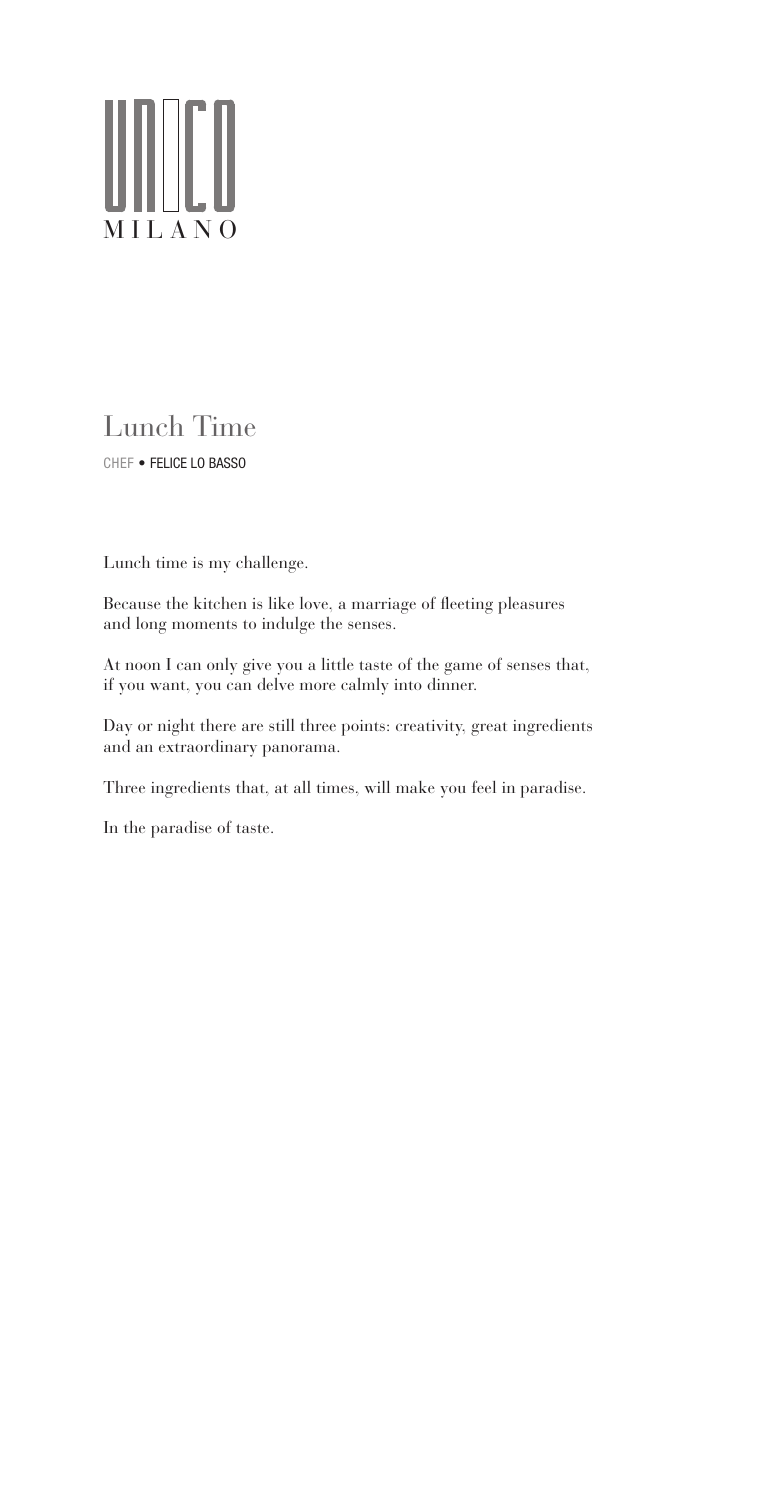## People who like vegetables…

| • Squash blossom stuffed with Ricotta cheese<br>and vegetables, smoked eggplant<br>and basil sauce | Euros 15 |
|----------------------------------------------------------------------------------------------------|----------|
| • Crude spaghetto "Cavalier Cocco"<br>baked with tomato and salt Ricotta from Puglia               | Euros 15 |
| • Organic egg steamed with asparagus cream<br>and Parmesan sauce                                   | Euros 15 |
| $\bullet$ Full menu                                                                                | Euros 30 |

### People who like meat…

| • Marinated milk-fed veal and spiced vegetables<br>with honey and cinnamon | Euros 15 |
|----------------------------------------------------------------------------|----------|
| • Duck ravioli with sweet pepper cream<br>and Pecorino cheese              | Euros 15 |
| • Cheek of beef, potatoes backed in milk and vanilla,<br>carrots chips     | Euros 15 |
| $\bullet$ Full menu                                                        | Euros 30 |

## People who like fish…

| ■ Cous cous with vegetables and prawns              | EUITOS 15  |
|-----------------------------------------------------|------------|
| • Zucchini cream with mussels<br>and sepia croutons | Euros 15   |
| • Roasted sea bream in wok with vegetables          | Euros $15$ |
| $\bullet$ Full menu                                 | Euros 30   |